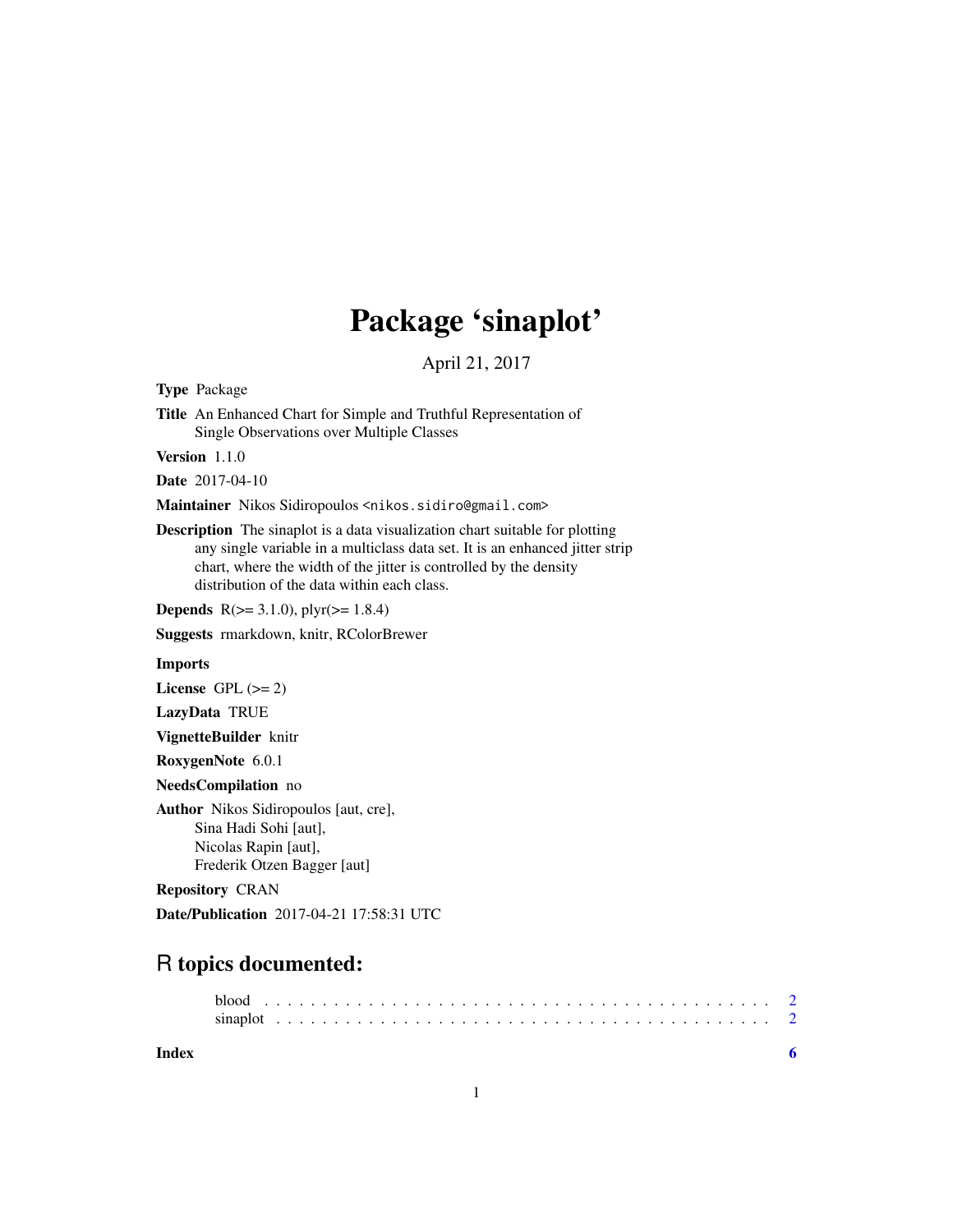<span id="page-1-0"></span>

#### Description

Expression data from 2095 AML/ALL and healthy bone marrow cells.

#### Usage

data(blood)

#### Format

A data frame with 2095 rows and 2 columns (Class (AML/ALL subtype), Gene expression values).

#### Source

<http://servers.binf.ku.dk/bloodspot/> <http://www.ncbi.nlm.nih.gov/geo/query/acc.cgi?acc=GSE13159> <http://www.ncbi.nlm.nih.gov/geo/query/acc.cgi?acc=GSE15434> <http://www.ncbi.nlm.nih.gov/geo/query/acc.cgi?acc=GSE61804> <http://www.ncbi.nlm.nih.gov/geo/query/acc.cgi?acc=GSE14468> <http://cancergenome.nih.gov/>

sinaplot *sinaplot*

#### **Description**

The SinaPlot is a data visualization chart suitable for plotting any single variable in a multiclass dataset. It is an enhanced jitter strip chart, where the width of the jitter is controlled by the density distribution of the data within each class.

#### Usage

```
sinaplot(x, ...)
## Default S3 method:
sinaplot(x, groups = NULL, method = c("density","counts"), scale = TRUE, adjust = 0.75, bins = 50, bin_limit = 1,
 maxwidth = 1, seed = NULL, plot = TRUE, add = FALSE, log = FALSE,
 labels = NULL, xlab = "", ylab = "", col = NULL, pch = NULL, ...)
## S3 method for class 'formula'
sinaplot(formula, data = NULL, ..., subset,
 na.action = NULL, xlab, ylab)
```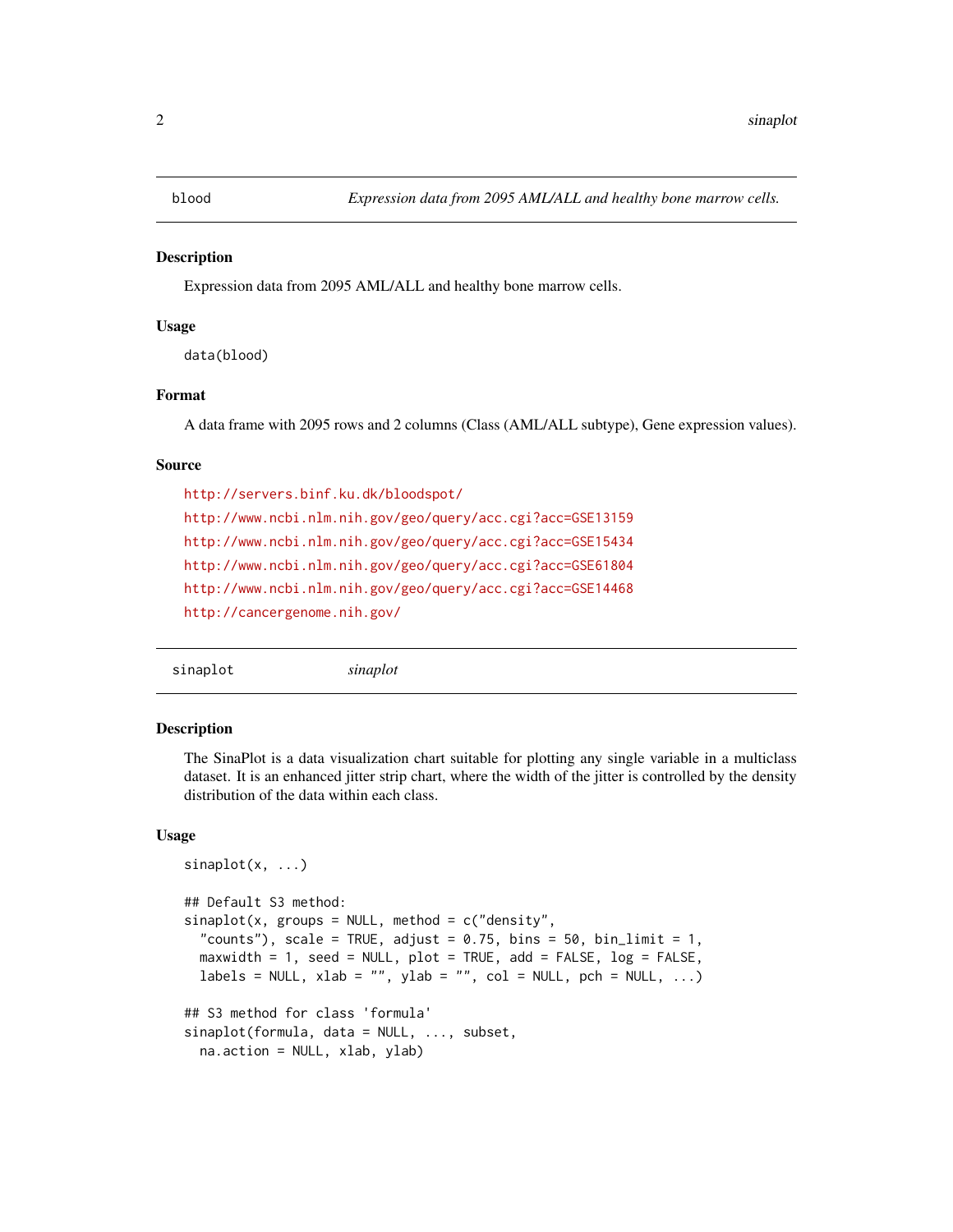#### <span id="page-2-0"></span>sinaplot 3

#### Arguments

| x          | numeric vector or a data frame or a list of numeric vectors to be plotted.                                                                                         |
|------------|--------------------------------------------------------------------------------------------------------------------------------------------------------------------|
| $\cdots$   | arguments to be passed to plot.                                                                                                                                    |
| groups     | optional vector of length(x).                                                                                                                                      |
| method     | choose the method to spread the samples within the same bin along the x-axis.<br>Available methods: "density" and "counts". See Details.                           |
| scale      | a logical that indicates whether the width of each group should be scaled relative<br>to the group with the highest density. Default: TRUE.                        |
| adjust     | adjusts the bandwidth of the density kernel when method $==$ "density" (see<br>density).                                                                           |
| bins       | number of bins to divide the y-axis into when method == "counts". Default:<br>50.                                                                                  |
| bin_limit  | if the samples within the same y-axis bin are more than bin_limit, the sam-<br>ples's X coordinates will be adjusted.                                              |
| maxwidth   | control the maximum width the points can spread into. Values between 0 and 1.                                                                                      |
| seed       | a single value that controls the random sample jittering. Set to an integer to<br>enable plot reproducibility. Default NULL.                                       |
| plot       | logical. When TRUE the sinaplot is produced, otherwise the function returns the<br>new sample coordinates. Default: TRUE.                                          |
| add        | logical. If true add boxplot to current plot.                                                                                                                      |
| log        | logical. If true it uses a logarihmic scale on the y-axis.                                                                                                         |
| labels     | labels for each group. Recycled if necessary. By default, these are inferred from<br>the data.                                                                     |
| xlab, ylab | axis labels.                                                                                                                                                       |
| pch, col   | plotting characters and colors, specified by group. Recycled if necessary.                                                                                         |
| formula    | a formula, such as $y \sim grp$ , where y is a numeric vector of data values to be split<br>into groups according to the grouping variable grp (usually a factor). |
| data       | a data.frame (or list) from which the variables in formula should be taken.                                                                                        |
| subset     | an optional vector specifying a subset of observations to be used for plotting.                                                                                    |
| na.action  | a function which indicates what should happen when the data contain NAs. The<br>default is to ignore missing values in either the response or the group.           |

#### Details

There are two available ways to define the x-axis borders for the samples to spread within:

• method = "density"

A density kernel is estimated along the y-axis for every sample group. The borders are then defined by the density curve. Tuning parameter adjust can be used to control the density bandwidth in the same way it is used in [density](#page-0-0).

• method = "counts":

The borders are defined by the number of samples that occupy the same bin and the parameter maxwidth in the following fashion:

 $xBorder = nsamples * maxwidth$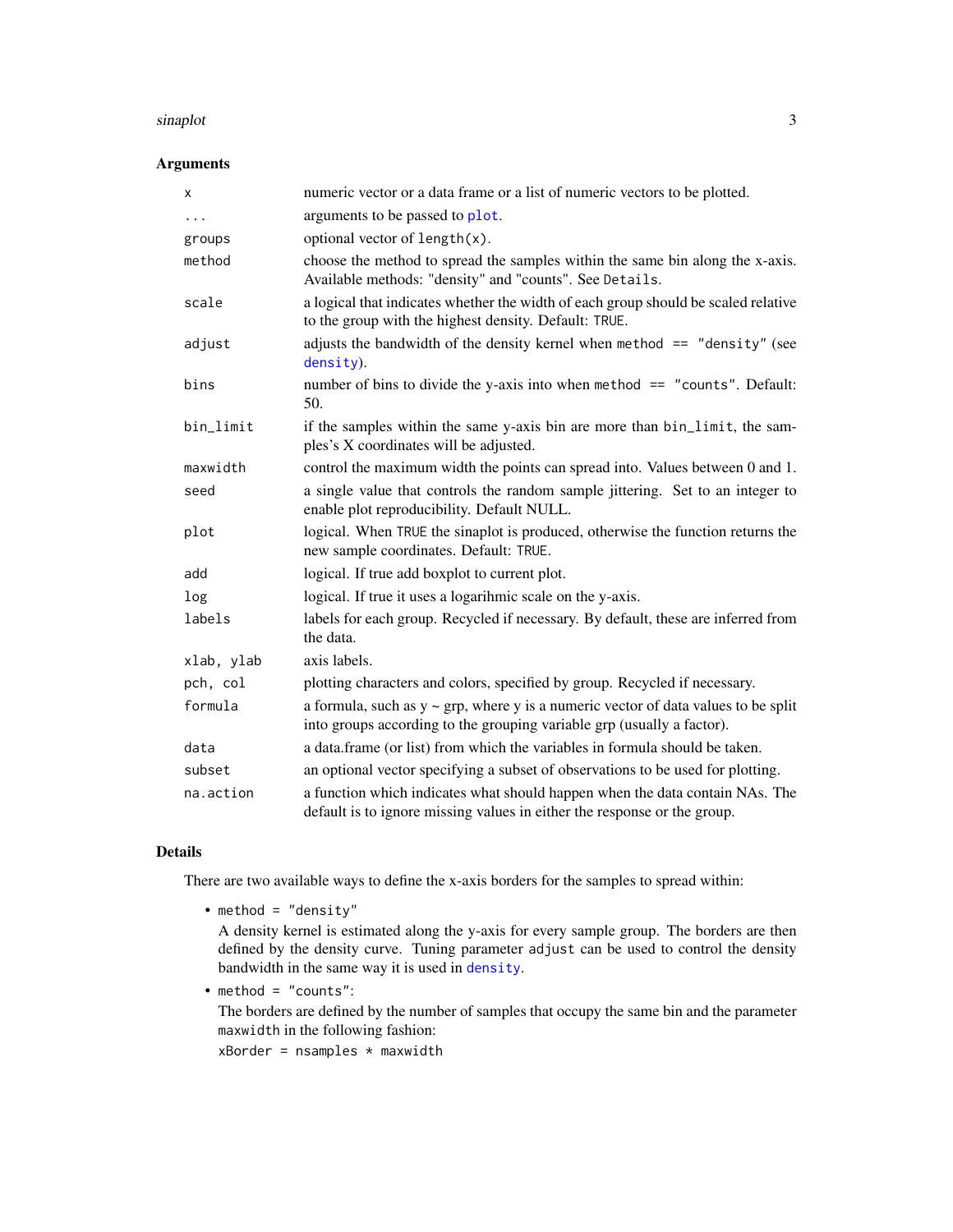4 sinaplot

#### Value

| X           | discrete x-coordinates, split by group    |
|-------------|-------------------------------------------|
|             | input values                              |
| group       | input groups                              |
| scaled      | final x-coordinates, adjusted by sinaplot |
| <b>NULL</b> |                                           |
| NULL        |                                           |

#### Examples

```
## sinaplot on a formula:
data("blood", package = "sinaplot")
boxplot(Gene ~ Class, data = blood)sinaplot(Gene \sim Class, data = blood, pch = 20, add = TRUE)
## sinaplot on a data.frame:
df <- data.frame(Uni05 = (1:100)/21, Norm = rnorm(100),
                  `5T` = rt(100, df = 5), Gam2 = rgamma(100, shape = 2))
boxplot(df)
sinaplot(df, add = TRUE, pch = 20)## sinaplot on a list:
bimodal <- c(rnorm(300, -2, 0.6), rnorm(300, 2, 0.6))
uniform <- runif(500, -4, 4)
normal <- rnorm(800,0,3)
distributions <- list(uniform = uniform, bimodal = bimodal, normal = normal)
boxplot(distributions, col = 2:4)
sinaplot(distributions, add = TRUE, pch = 20)
## sinaplot on a vector:
x <- c(rnorm(200, 4, 1), rnorm(200, 5, 2), rnorm(400, 6, 1.5))
groups <- c(rep("Cond1", 200), rep("Cond2", 200), rep("Cond3", 400))
sinaplot(x, groups)
par(mfrow = c(2, 2))sinaplot(x, groups, pch = 20, col = 2:4)sinaplot(x, groups, scale = FALSE, pch = 20, col = 2:4)sinaplot(x, groups, scale = FALSE, adjust = 1/6, pch = 20, col = 2:4)sinaplot(x, groups, scale = FALSE, adjust = 3, pch = 20, col = 2:4)
```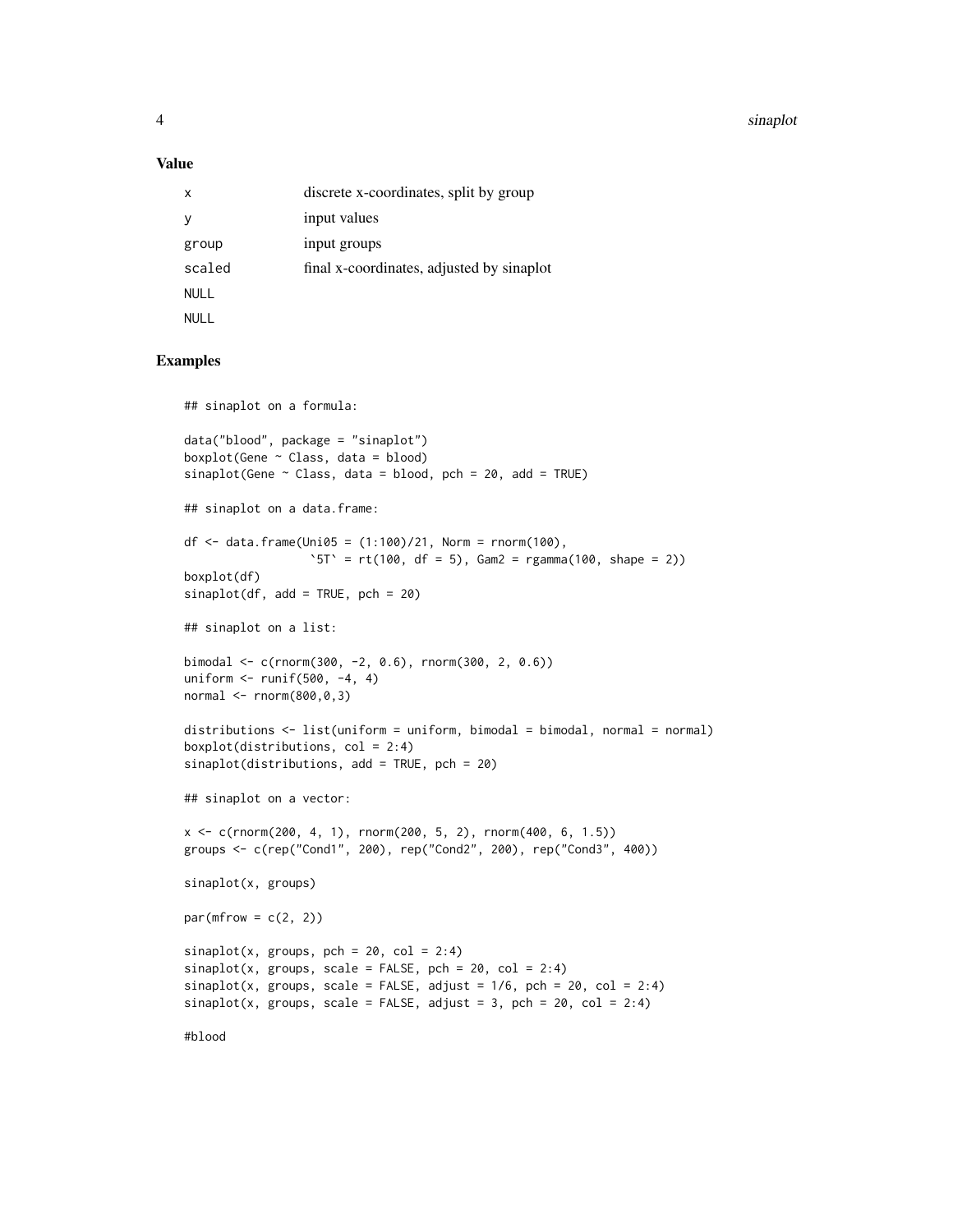#### sinaplot 5

```
par(mfrow = c(1,1))sinaplot(blood$Gene, blood$Class)
old.mar <- par()$mar
par(max = c(9, 4, 4, 2) + 0.1)groups <- levels(blood$Class)
sinaplot(blood$Gene, blood$Class, pch = 20, xaxt = "n", col = rainbow(18))
axis(1, at = 1:length(groups), labels = FALSE)text(1:length(groups), y = par()$usr[3] - 0.1 * (par()$usr[4] - par()$usr[3]),
     xpd = TRUE, srt = 45, adj = 1, labels = groups)
par(mar = old.mar)
```